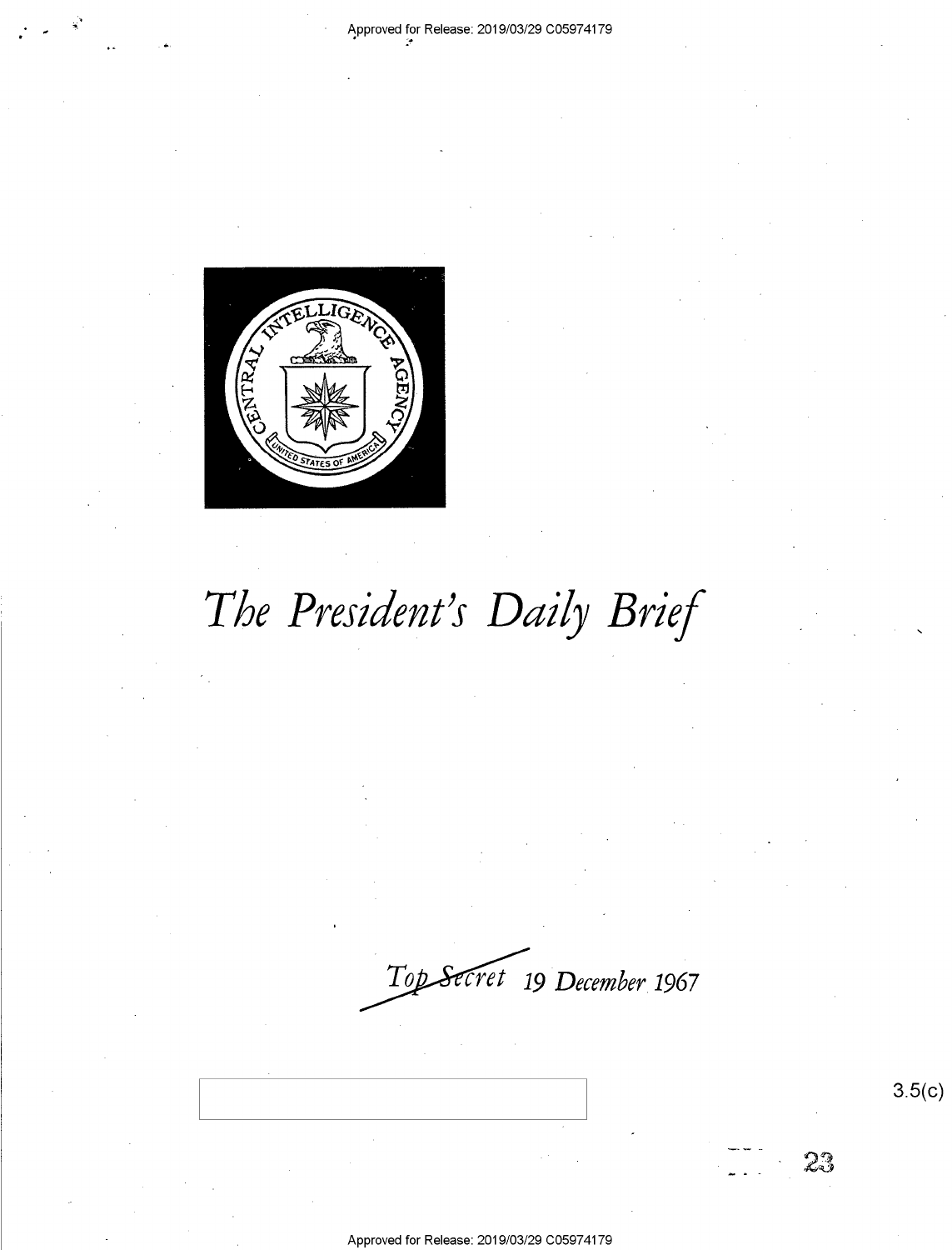Approved for Release: 2019/03/29 C0597 4179

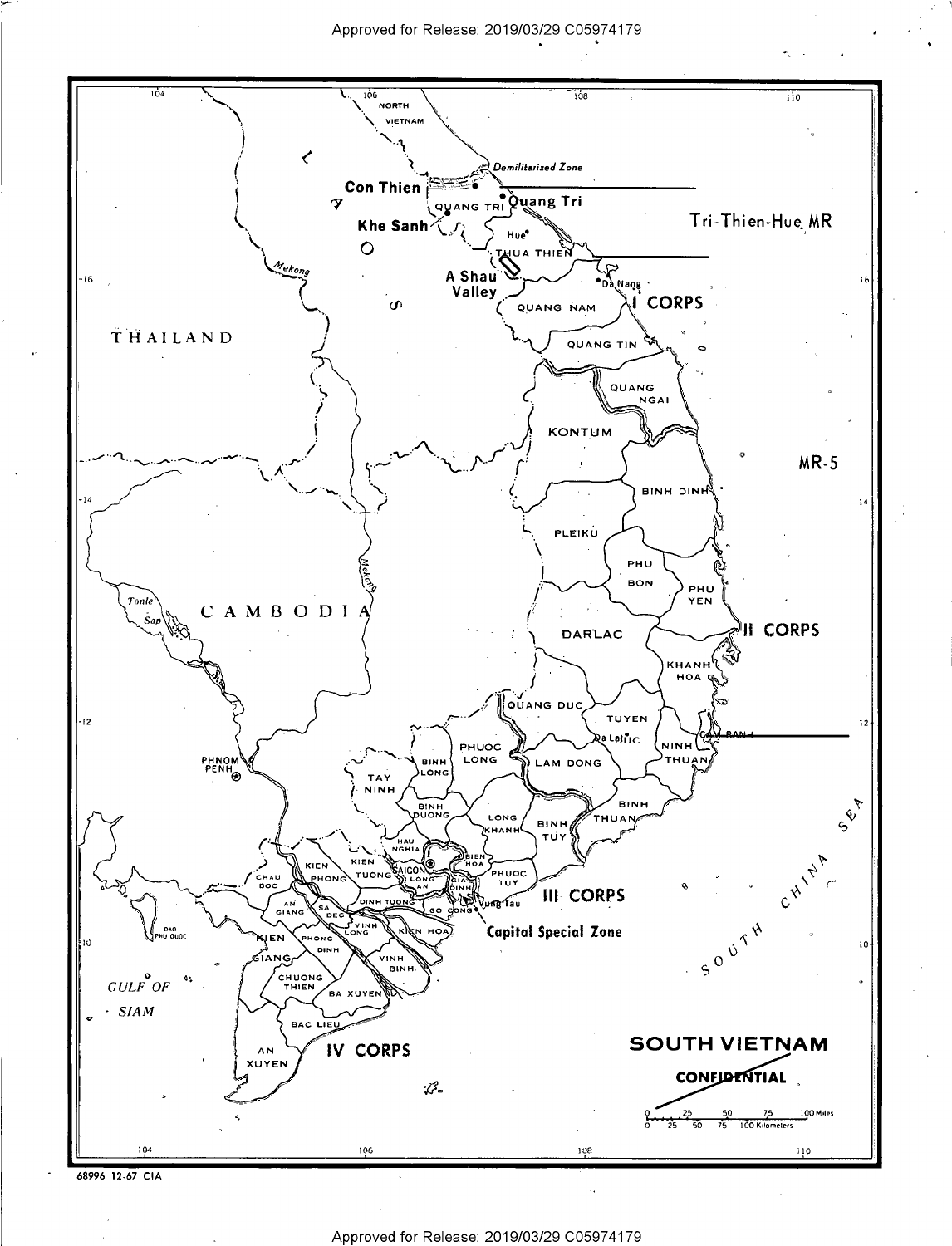

DAILY BRIEF 19 DECEMBER 1967

1. South Vietnam

A captured enemy document suggests that the North Vietnamese will undertake a major military effort this winter in the heavily populated coastal areas of I and II Corps. The document also points to diversionary attacks around<br>Con Thien. The main thrust, however, The main thrust, however, will come farther south in the enemy's Military Region 5 and the Tri-Thien-Hue military region.

The intent here would be to bring the war closer to South Vietnam's population centers and to create yet another battle sector in which to pin down allied forces and disrupt pacification efforts.

2. Eastern Europe

The meeting of European Communist foreign ministers in Warsaw today is the fourth such try at getting unified Communist support for the Arabs since the June war. Moscow undoubtedly hopes to stiffen the resolve of some of these countries which have been only lukewarm toward backing the Arabs, particularly with material support.

\* \* \*

Brezhnev will begin his visit to Egypt on 7 January, according to a Cairo newspaper. The formal announcement of the trip last month had said only that it would take place in "early 1968."

3. Soviet Union 3.3(h)(2)



3.5(c)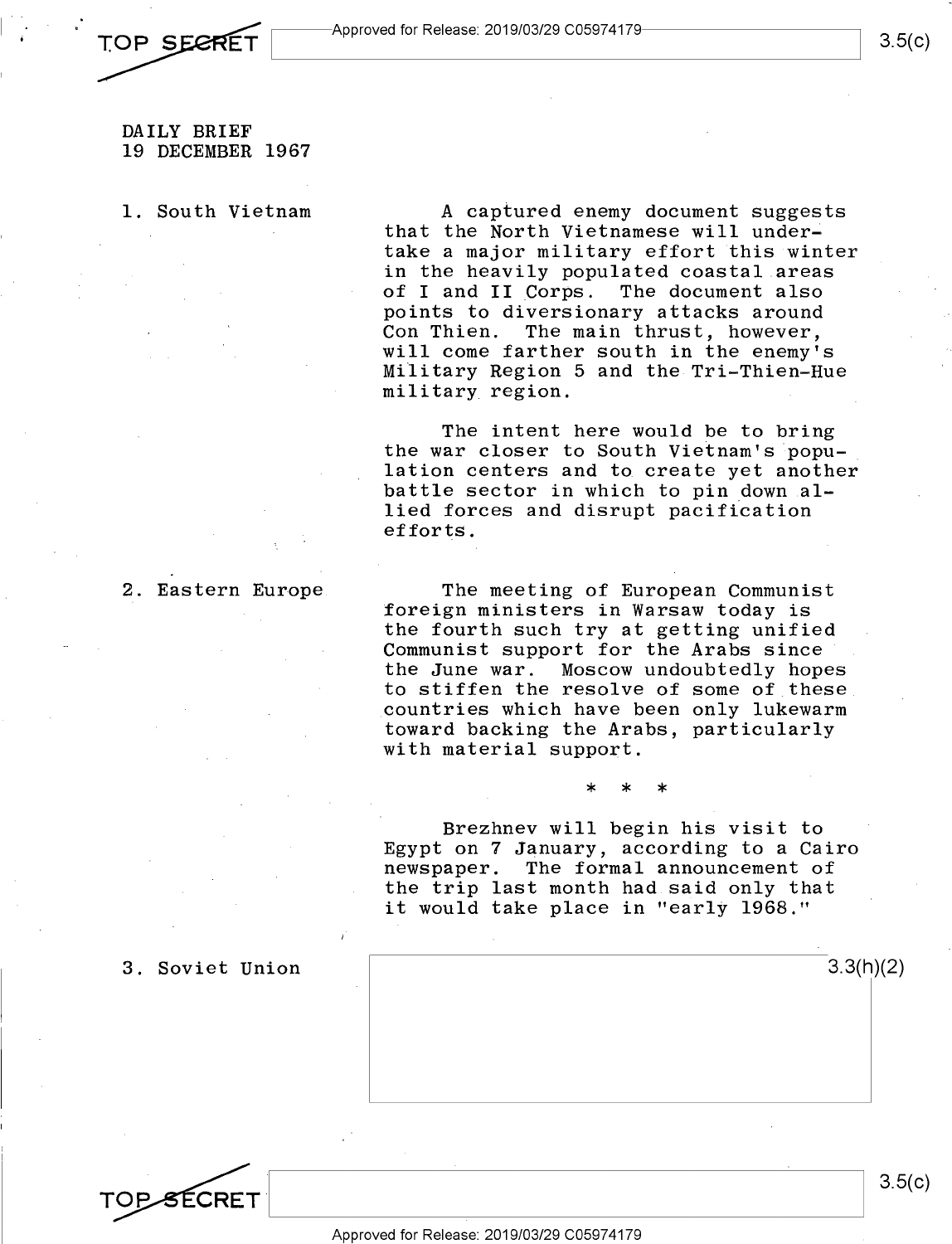I .. •· ~~---A-p\_p\_ro\_ve\_d\_f\_o\_r R-e-1e\_a\_se\_:\_2\_0\_19\_10\_3\_12\_9\_c\_o\_5\_97\_4\_1\_79---------~ 3.5( c)

- - 4. Soviet Union

3.3(h)(2)

5. Communist China

Peking's efforts to get its "blackboard jungle" under control have largely · failed; the school system is still not really functioning.

(Schools at all levels were shut down last June so that the students could participate in the Cultural Revolution. By.fall, some of the cooler heads in the leadership had decided it was time to try to get all concerned back to their books.)

Some major institutions, such as Peking University, have not even attempted to resume classes.

3.3(h)(2)

Many other schools which did try to reopen were soon forced to close because of fighting among Red Guard factions.

In sum, the chances are slim that the leaders can get the schools operating again until they can set their own political house in order.

6. Yemen

TOP-SECRET

There is little change in the mili-<br>tary situation. Sporadic royalist pres-Sporadic royalist pressure on a number of republican positions continues.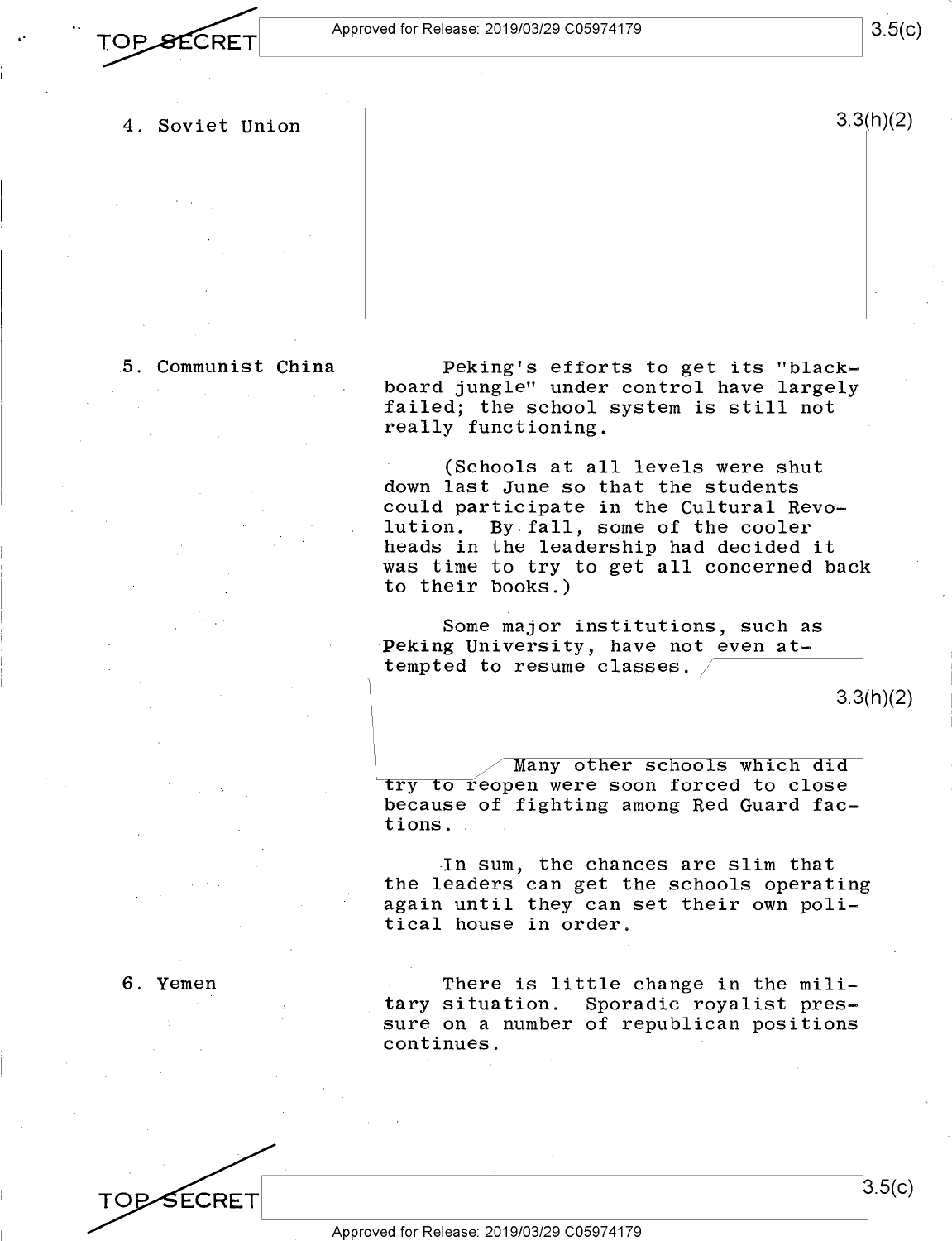

7. Greece

TOP SECRET

Stylianos Pattakos, Papadopoulos' right-hand man, sought out Ambassador Talbot at home Sunday night in an effort to persuade the US that the time is ripe to pick up working relations with the Athens regime. In essence, the Pattakos message is that the revolution is now completely in charge, that the .King is still "loved" but the revolution is in no hurry to have him back, that revision of the constitution will go forward expeditiously, and that elections are likely within a year or two, with the leaders of the revolution probably heading the government party.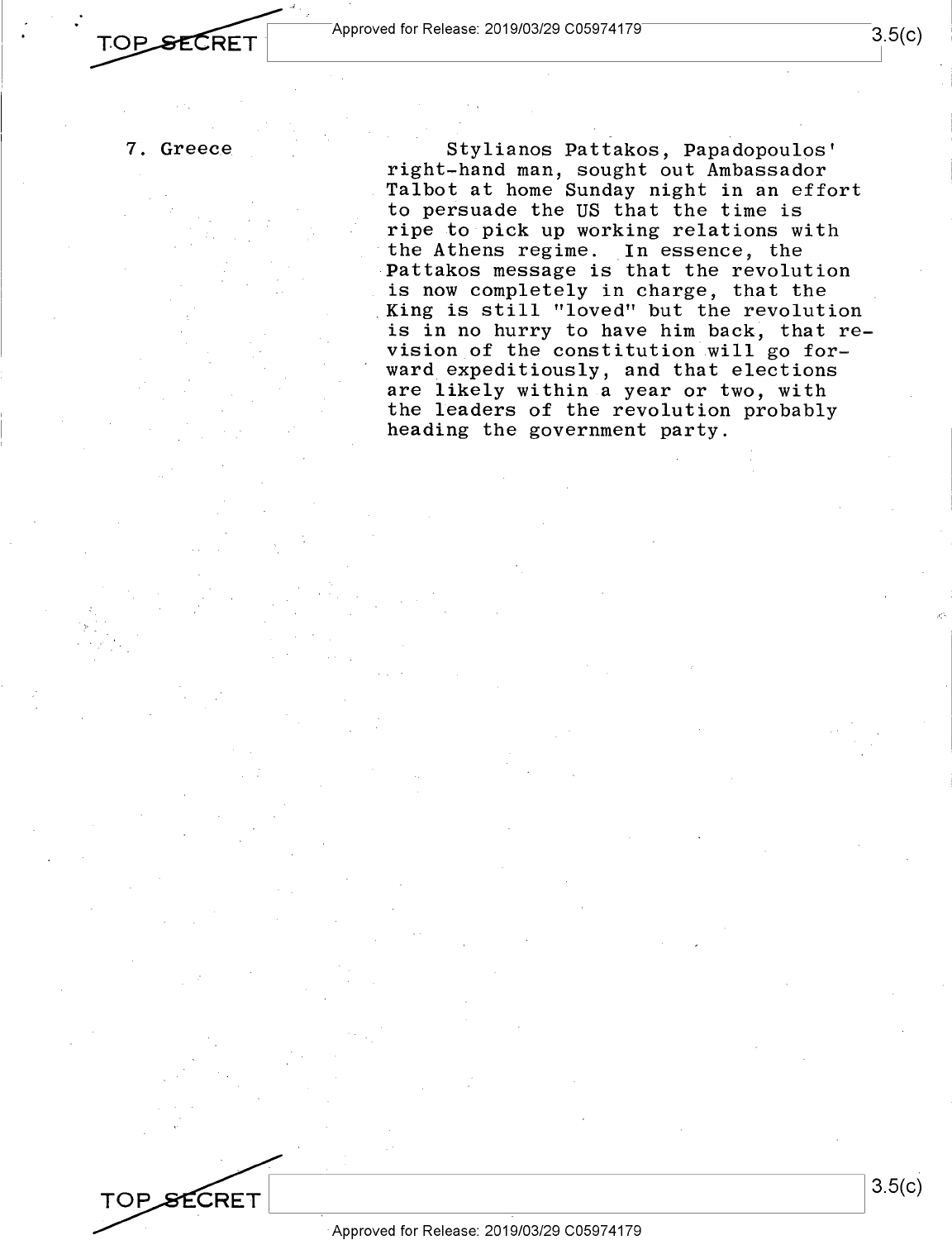~~--A-pp-ro-ve\_d\_fo\_r\_R\_ele\_a\_se\_: 2-0-19-/0\_3\_/2\_9\_co\_5-97\_4\_17\_9 \_\_\_\_\_\_\_ \_\_\_J **3.5(c) 3.3(h)(2) 3.3(h)(2) 3.3(h)(2) 3.3(h)(2) 3.3(h)(2) 3.3(h)(2) A-1 3.5(c)** TOPSECRET  $\mathbf{L}$ Approved for Release: 2019/03/29 C0597 4179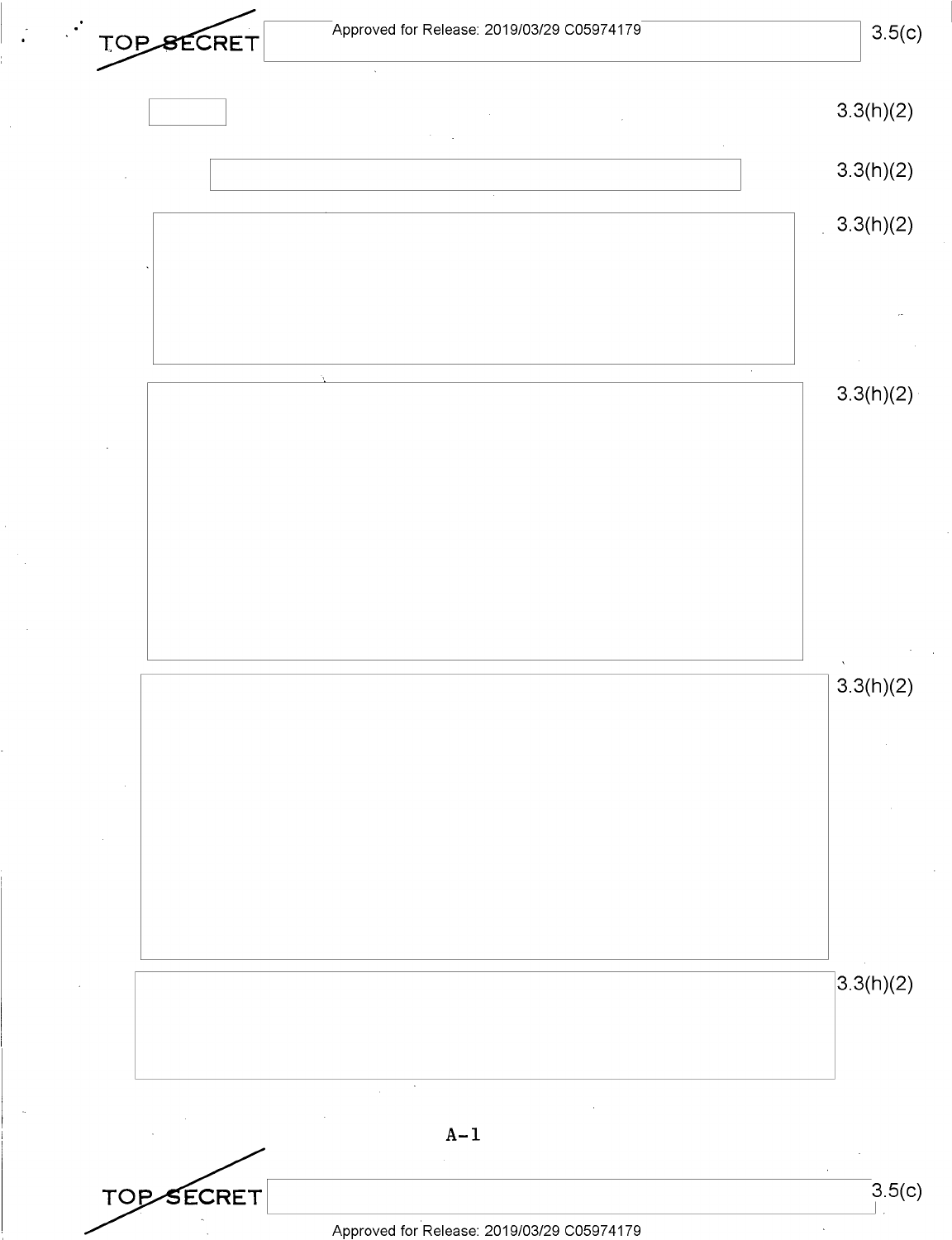**TOP SECRET** 

**3.3(h)(2) 3.3(h)(2)** 

**A-2** 

**3.5(c)**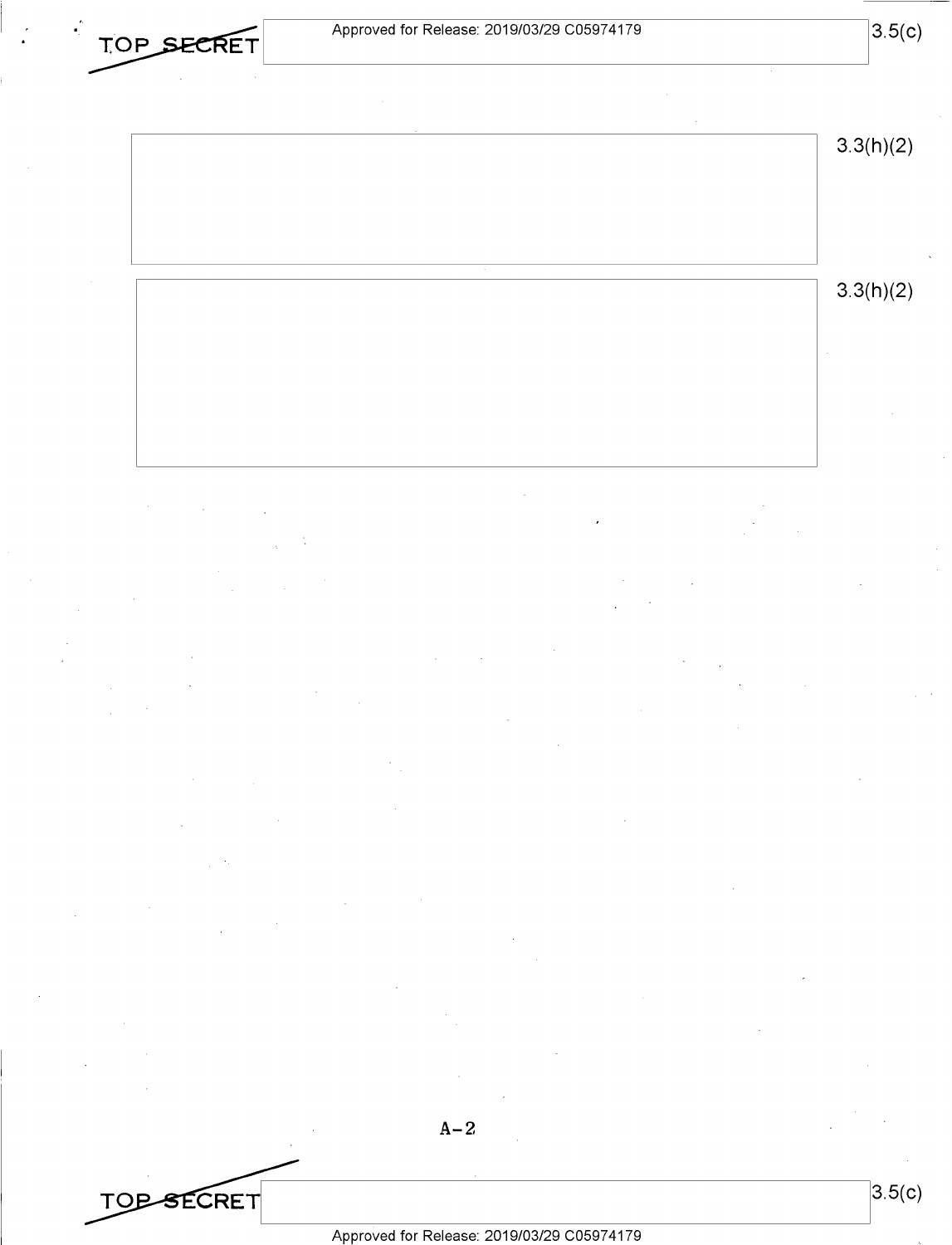÷ Ĵ,

Top Secret

Approved for Release: 2019/03/29 C0597 4179

 $\frac{1}{\sqrt{2}}$  ,  $\frac{d\bar{p}}{\sqrt{2}}$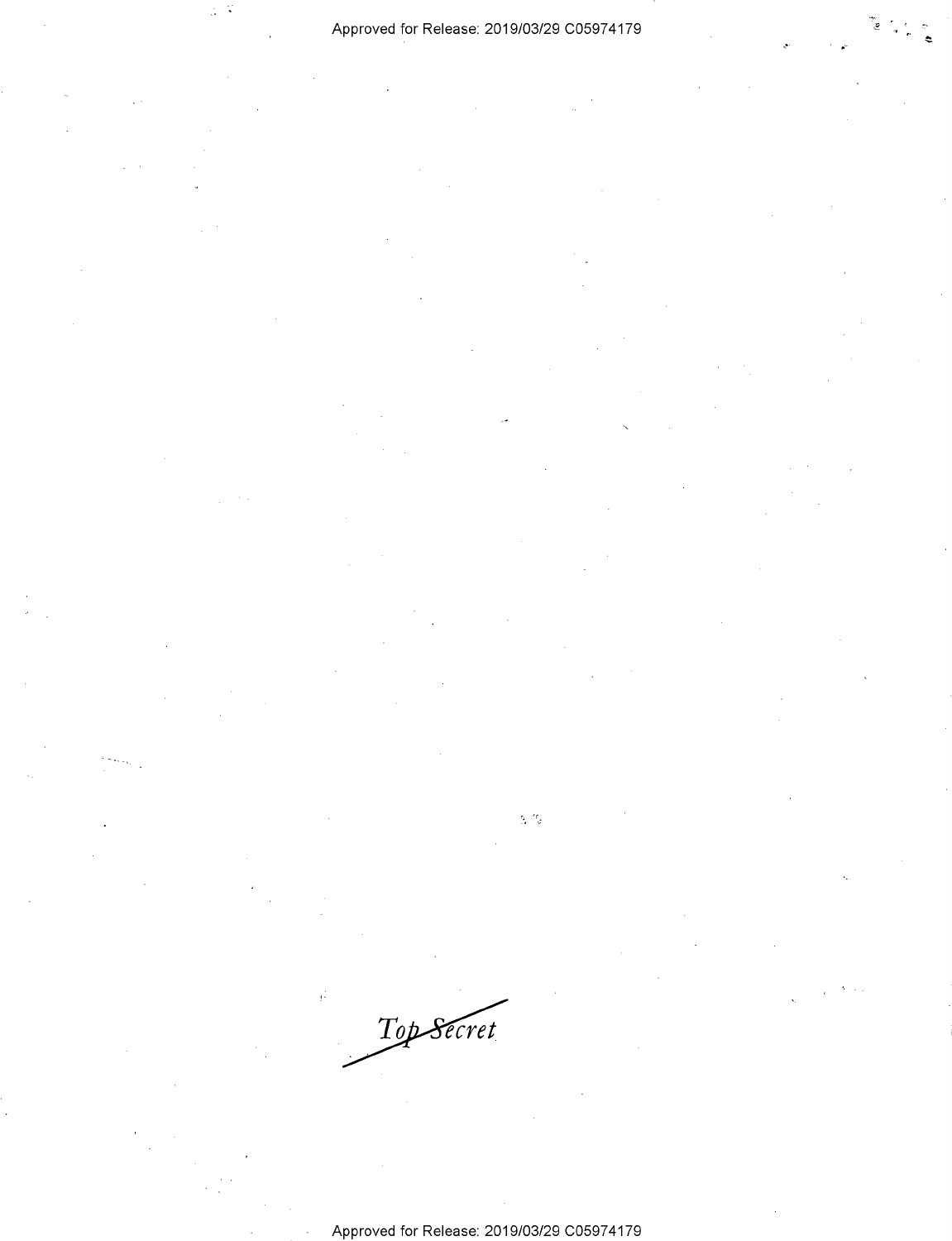**Top Secret** 



### *FOR THE PRESIDENT'S EYES ONLY*

## Special Daily Report on North Vietnam

3.5(c) **Top Secret** 16

19 December 1967

Approved for Release: 2019/03/29 C0597 4179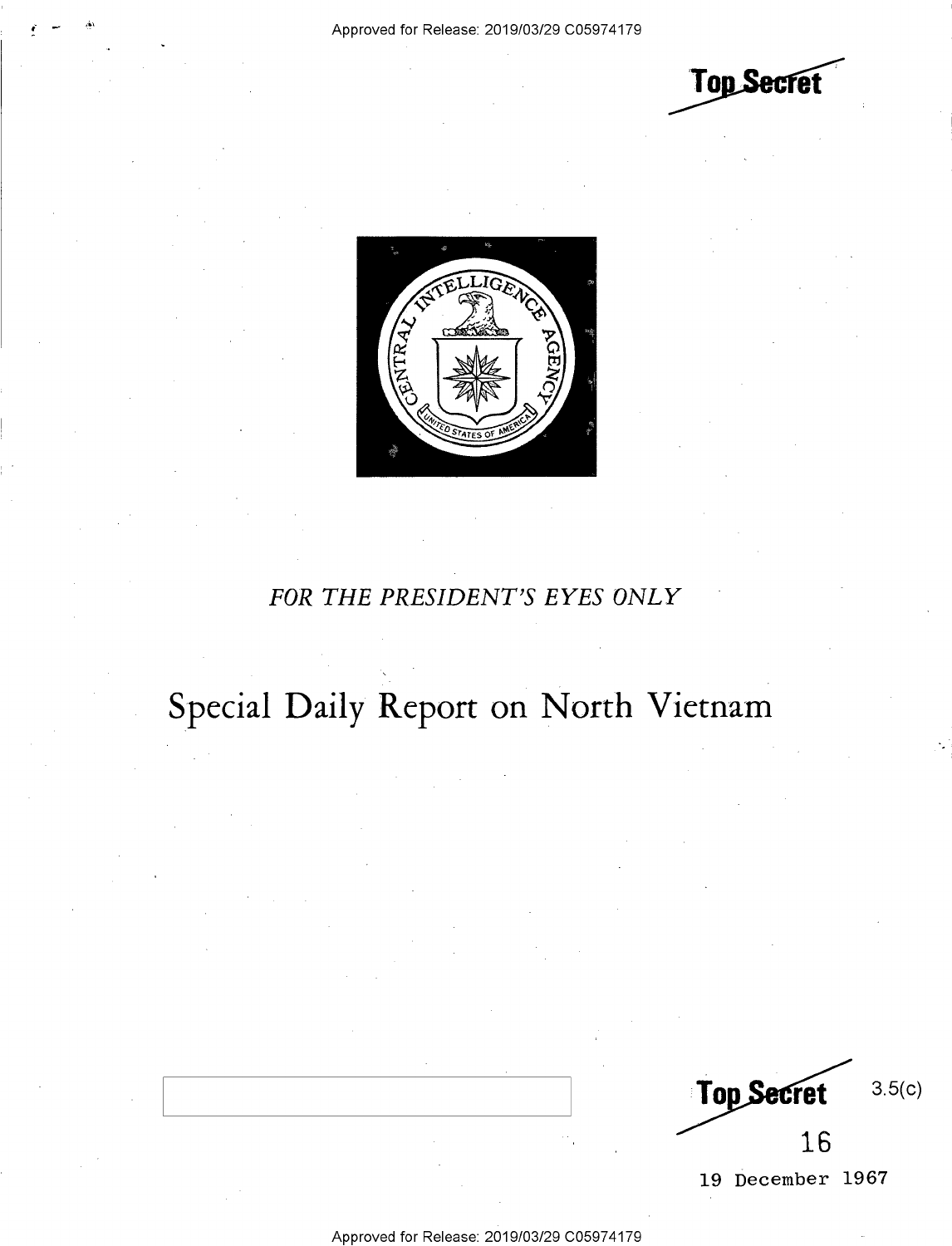TOP SEERET

Special Daily Report on North Vietnam for the President's Eyes Only

19 December 1967

### I. NOTES ON THE SITUATION

Front Spokesman Takes Tough Line: Nguyen Van bong, a Liberation Front representative currently touring Scandinavia, brusquely dismissed any compromise solution in Vietnam during a televised interview in Oslo on 14 December. According to our embassy's account of the interview, Dong seemed unconcerned with bolstering the Front's political appeal, and devoted himself solely to insisting that the hardline Communist position is correct. Dong stressed that only "our own terms" are acceptable as conditions for peace. He ruled out any role for the United Nations in bringing about a settlement because the UN is "under American domination." He denied being aware of any recent Front overtures to the UN.

Dong said the Liberation Front's terms for peace require "recognition of the Front's program and the withdrawal of all US forces from the South." He asserted the Communists were "on the way to victory" and that the US could not win the war. When asked about the likely duration of the war, Dong said the Communists will fight until "ultimate victory." Dong agreed with his interviewer that the terms he demanded amounted to an ultimatum.

\* \* \*

Reaction to Bombing: The French news agency correspondent in Hanoi reports that recent bombings around the capital have "failed to affect the city's morale." He says the city appears calm and disciplined and attributes this to people becoming accustomed to the bombings as well as to the evacuation of large numbers of women, children, and the elderly. The correspondent also claims that people are resigned to a continuation of the bombings and that they anticipate greater destruction in and around Hanoi itself. Hanoi officialdom, he says, believes that recent discussions in the US about the need to attack antiaircraft defenses, even in cities, is the prelude to attacks on cities, using the antiaircraft targets as a pretense.

TOP\_SECRET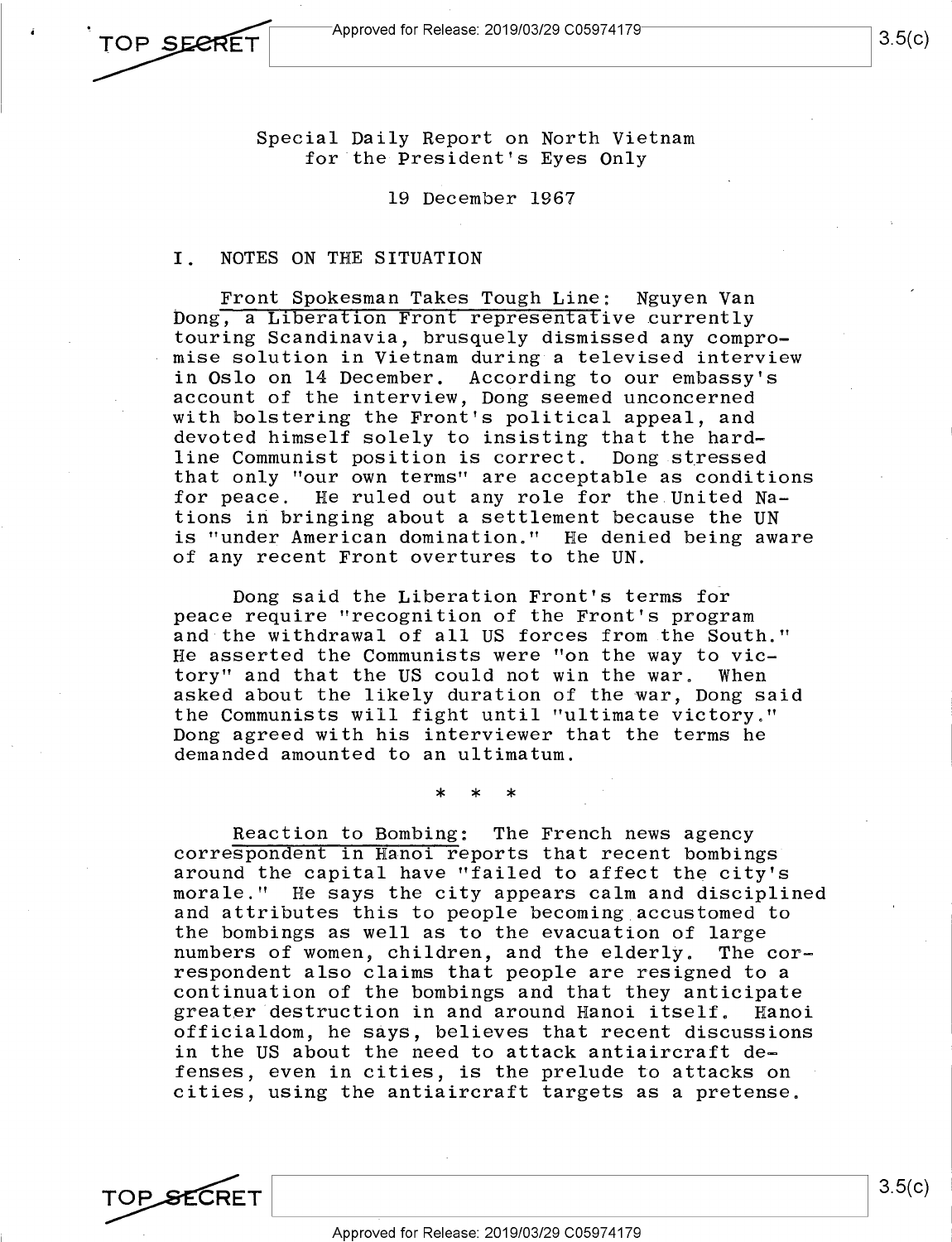

**TOPSECRET** 

Liberation Front Anniversary: Both Hanoi and the Liberation Front have begun to issue the annual flood of propaganda connected with the 20 December anniversary of the founding of the Liberation Front. This year, much of the propaganda is focusing on the "Week of Solidarity with Vietnam" being held in many bloc and free world countries and timed to coincide with<br>the Front anniversary. Several broadcasts have re-Several broadcasts have reported the activities of groups in the USSR, Poland, Cuba, Burma, Hungary, Australia, Finland, Denmark and other nations and have pointed to the worldwide nature of the movement as a demonstration of the "bankruptcy of US policy" and the support the Vietnamese people enjoy.

\* \* \* 3.3(h)(2) 3.3(h)(2)

\* \* \*

Attitude of North Vietnamese Veterans:  $A$  |  $\cdot$  3.3(h)(2) refugee who recently left North Vietnam has provided one of the few reports on the attitudes of North Vietnamese who have fought in South Vietnam and lived to<br>return North. The refugee told of one soldier who h The refugee told of one soldier who had been wounded in the South and who, after returning to the North, escaped from a local hospital. The soldier said he would not return to the South and claimed that the only things waiting for North Vietnamese soldiers there were "hunger, sickness, and misery."  $\sqrt{3.3(h)(2)}$ other soldiers who had returned from the

South talked about the "terrible bombing" from B-52s.

 $-2-$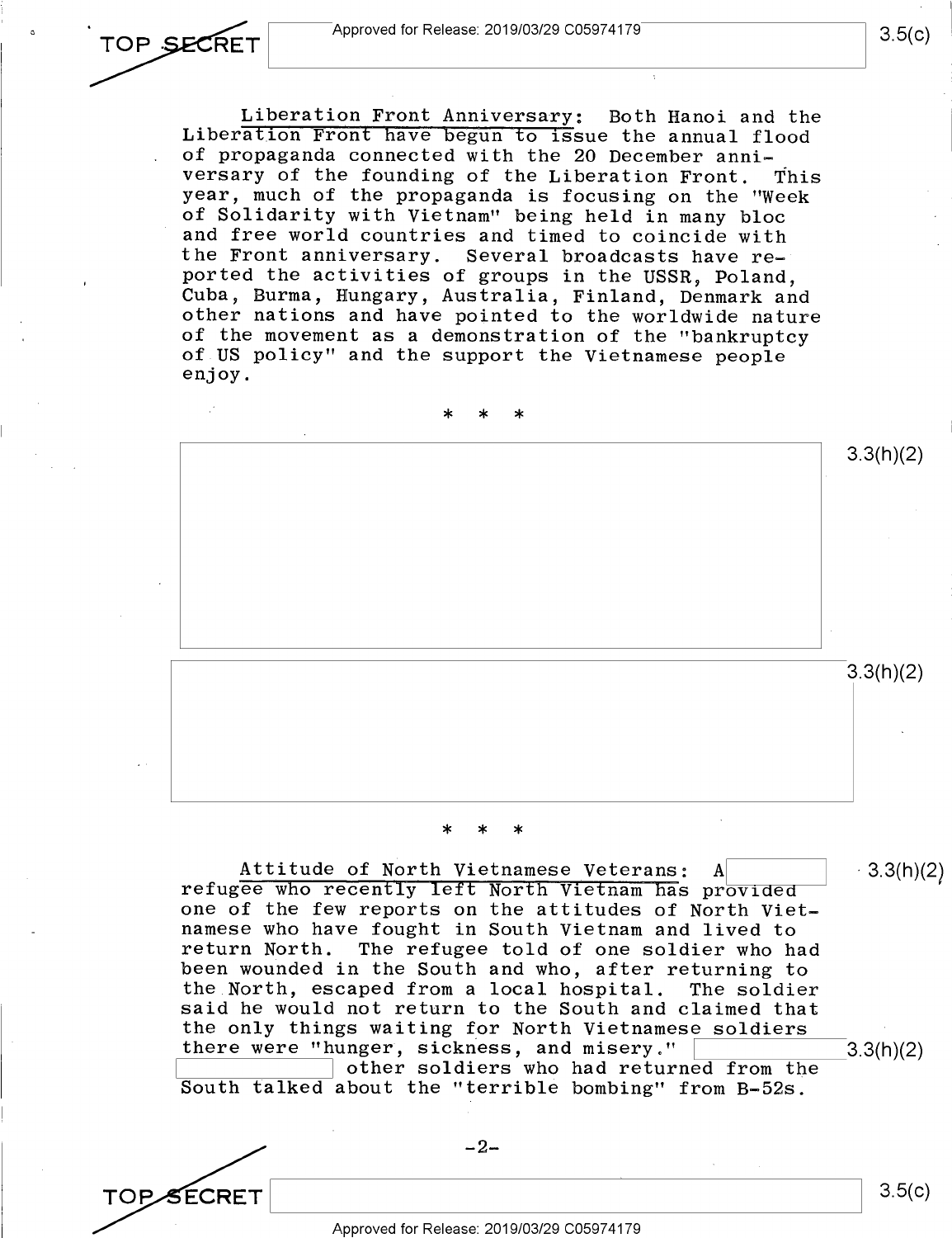

3.5(c)

3.3(h)(2)

3.3(h)(2)

Food Rations and Prices in Hanoi:

the rice ration ranges from 13 and one-half to 24 kilo-<br>grams a month for adults, and is determined largely<br>by the amount of physical labor they perform.<br> $\boxed{ }$  3.3(h)(2)<br>40 percent of this ration must be taken in wheat rice ration ranges from  $13$  and one-half to  $24$  kilograms a month for adults, and is determined largely by the amount of physical labor they perform.<br>40 percent of this ration must be taken in wheat<br>flour. The black market price for rice is three to The black market price for rice is three to five times higher than the state store price. Fresh meat is rationed and although precooked meat, fish, and poultry is unrationed, it is scarce and expensive. Fresh fruit and vegetables are not rationed and are plentiful, but people are encouraged to make maximum use of their own gardens and plots.

\* \* \*

Viet Cong Comment on Truce Periods: The Viet Cong is continuing to propagandize the truce periods it has called for over the forthcoming holidays, contrasting them with the shorter truces called for by the allies. The Front has also warned the people to be on guard against allied violations during the truce periods. A 16 December broadcast, for example, told the Viet Cong forces that "the US aggressors and their henchmen in the past used to sabotage the suspension of military attacks by sending planes for spying and bombing liberated areas, shelling these regions, conducting nibbling attacks against the areas controlled by the Liberation Front, or carrying out provocative acts."

### II. NORTH VIETNAMESE REFLECTIONS OF US POLITICAL ,ATTITUDES ON THE WAR

\* \* \*

US Using the Mentally Deficient in Vietnam: Hanoi in a **16** December English language broadcast has claimed that the US is sending men who are suffering from mental or physical deficiencies as "cannonfodder" for the war in Vietnam. The broadcast claimed that this policy was adopted to alleviate the "heavy casualties" the US is facing in Vietnam and the manpower shortage at home. Quoting US News and World Report, the broadcast' reported that the US plans to araft 100,000 men once deemed unfit for military service, and claimed that this group included the mentally and physically deficient.

-3-

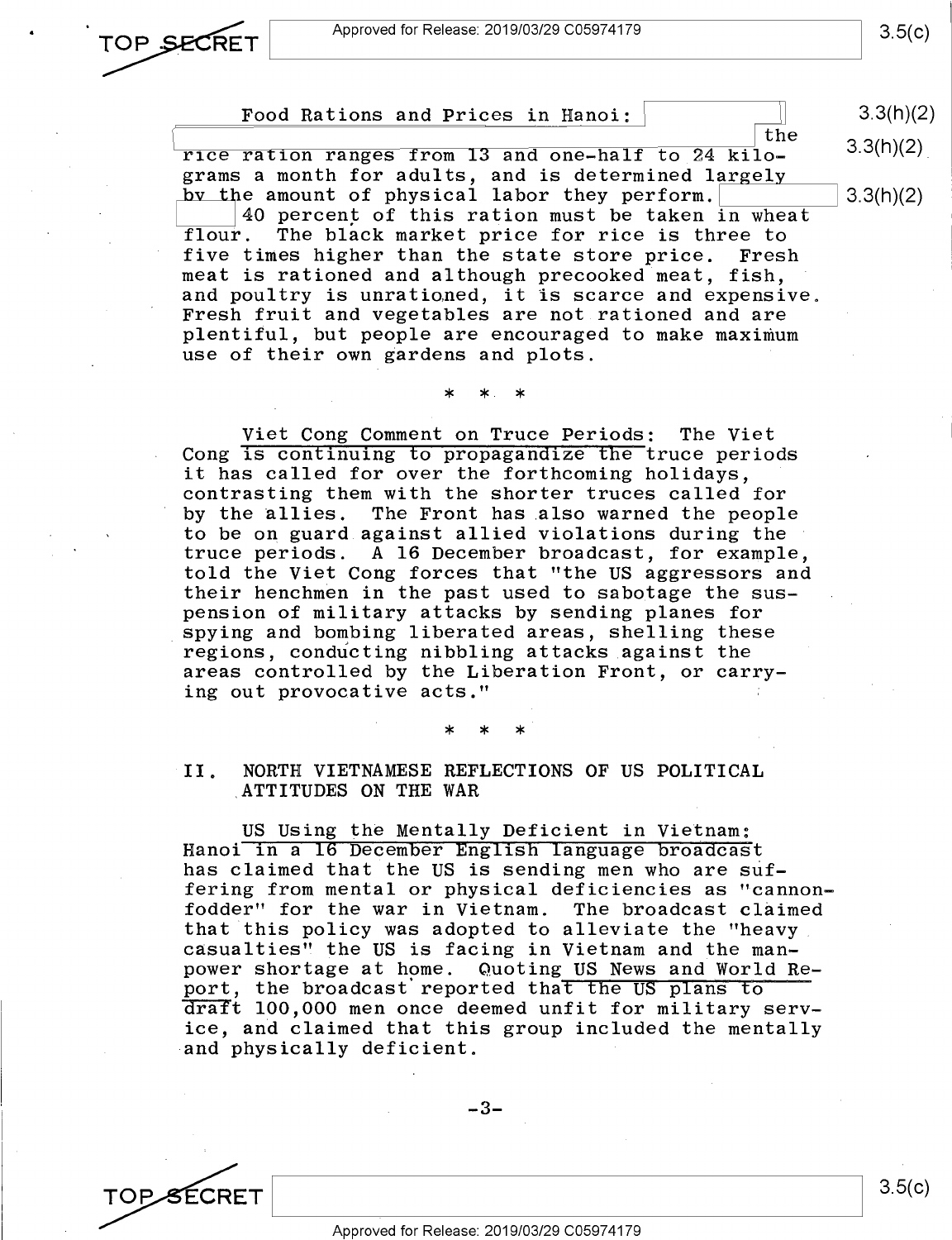3.5(c)

*,: ...* ,..

3.5(c)

Hanoi on Senator Percy: Hanoi in its domestic broadcast has reported without comment Senator Percy's narrow escape at Dak Son. The broadcast quoted Percy as saying afterward that "I can assure you that I never had to take such a prone position as I have this time" and that "if the enemy desires it, everywhere can become a front line."

Messages from Captured US Pilots: North Vietnam has announced that starting on **18** December, Hanoi radio will broadcast in English to US servicemen on a daily basis messages from captured US pilots to their families: Three such messages were broadcast on the 18th.

\* \* \*

e •

TOP SECRET

-4-